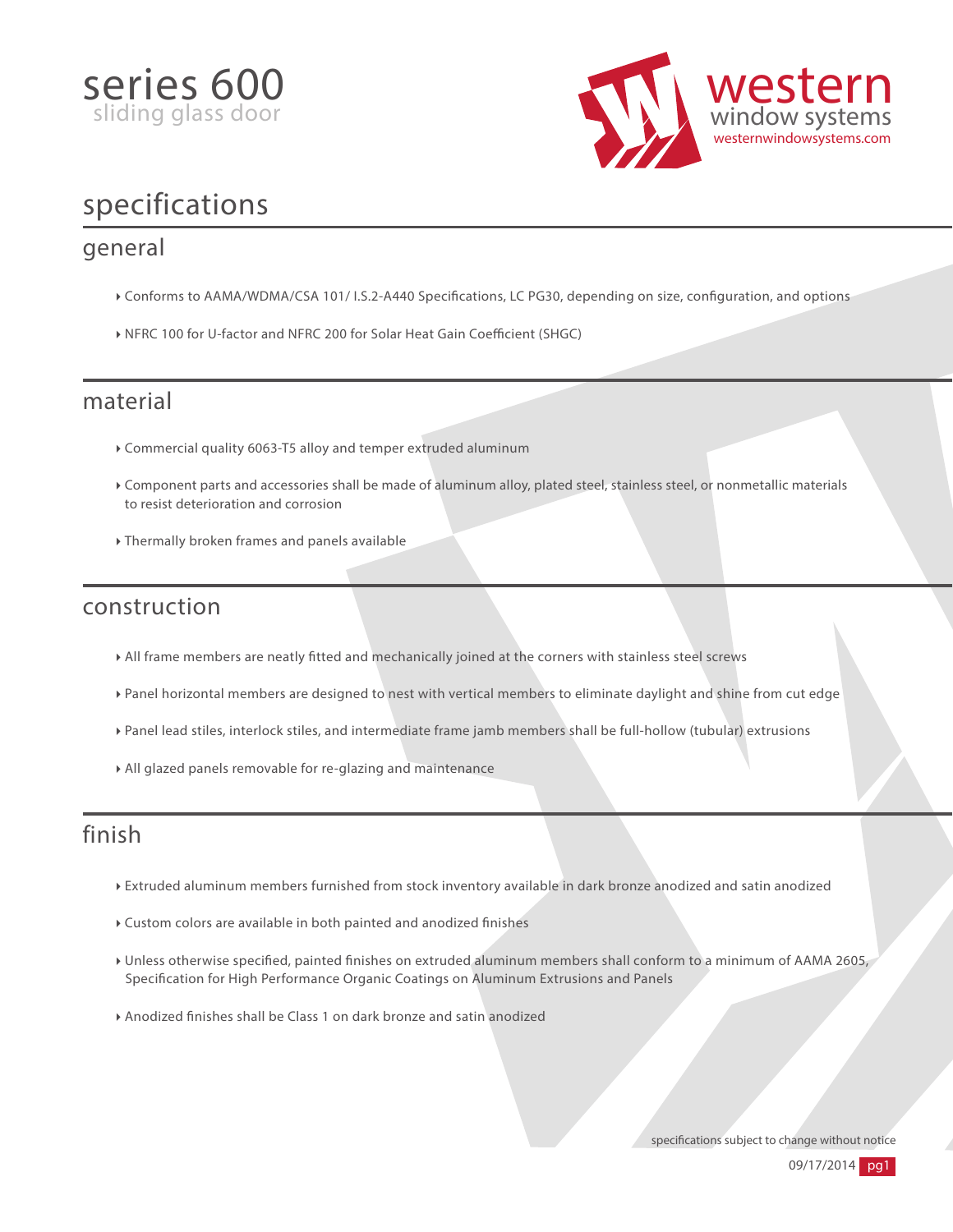



## specifications

### glazing

- Insulating glass conforms to ASTM E774 specification for Sealed Insulating Glass
- Units shall have a dual seal of Thermo Plastic Spacer (TPS) and silicone
- Insulating glass manufactured using 5mm (3/16") thick glass up to 40 square feet and 6mm (1/4") thick glass over 40 square feet, both with a minimum air gap of .50"
- Insulating and single pane glass conforms to ASTM Specification C1036, Standard Specification for Flat Glass
- All glazing in doors shall be fully tempered

#### hardware

- Sliding panels are equipped with a full mortised locking mechanism, stainless steel case and adjustable hardened steel bolt, extruded aluminum interior pull, and durable die-cast aluminum exterior pull
- $\triangleright$  Multiple handle hardware options available in brushed nickel or black finishes
- Optional cylinder lock with Schlage 5-pin keyway
- Each sliding panel equipped with two tandem wheel assemblies containing stainless steel ball-bearing rollers with a diameter of 1.81" or 3"
- Each doorframe equipped with a stainless steel adjustable strike and stainless steel roller track cover

#### screens

- Each operating glass panel shall be equipped with a sliding insect screen wired with 18 x 16 charcoal-colored, vinyl-coated berglass mesh
- Screen frame is a full-hollow, tubular, hat-shaped aluminum extrusion
- Assembled with extruded aluminum corners and secured with stainless steel screws threaded into an integral screw race
- Screens equipped with a black die cast interior handle and button lock assembly; adjustable, stainless steel ball bearing rollers at the bottom; a pair of steel tension rollers at the top; and a vinyl bug strip where the screen frame meets the panel interlock stile

specifications subject to change without notice